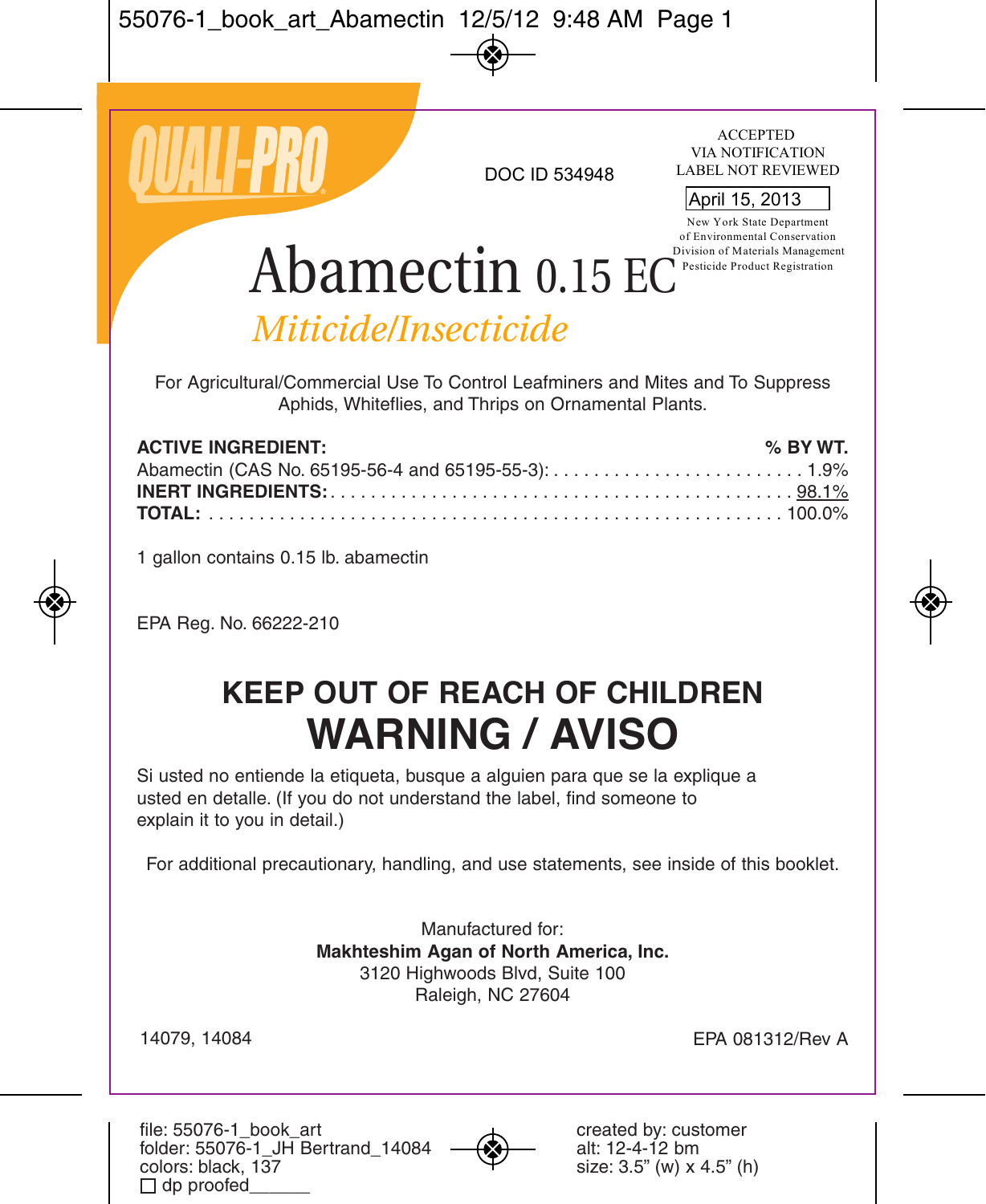| <b>FIRST AID</b>                                                                                                                                        |                                                                                             |  |  |  |
|---------------------------------------------------------------------------------------------------------------------------------------------------------|---------------------------------------------------------------------------------------------|--|--|--|
|                                                                                                                                                         | <b>IF SWALLOWED:</b> • Call a poison control center or doctor immediately for treatment     |  |  |  |
|                                                                                                                                                         | advice.                                                                                     |  |  |  |
|                                                                                                                                                         | . Do not give any liquid to the person.                                                     |  |  |  |
|                                                                                                                                                         | . Do not induce vomiting unless told to do so by the poison                                 |  |  |  |
|                                                                                                                                                         | control center or doctor.                                                                   |  |  |  |
|                                                                                                                                                         | . Do not give anything by mouth to an unconscious person.                                   |  |  |  |
| IF IN EYES:                                                                                                                                             | . Hold eye open and rinse slowly and gently with water for 15-20                            |  |  |  |
|                                                                                                                                                         | minutes.                                                                                    |  |  |  |
|                                                                                                                                                         | • Remove contact lenses, if present, after the first 5 minutes; then                        |  |  |  |
|                                                                                                                                                         | continue rinsing eye.<br>. Call a poison control center or doctor immediately for treatment |  |  |  |
|                                                                                                                                                         | advice.                                                                                     |  |  |  |
| <b>IF ON SKIN OR</b>                                                                                                                                    | . Take off contaminated clothing.                                                           |  |  |  |
| <b>CLOTHING:</b>                                                                                                                                        | . Rinse skin immediately with plenty of soap and water for 15-20                            |  |  |  |
|                                                                                                                                                         | minutes.                                                                                    |  |  |  |
|                                                                                                                                                         | . Call a poison control center or doctor for treatment advice.                              |  |  |  |
| IF INHALED:                                                                                                                                             | . Move person to fresh air.                                                                 |  |  |  |
|                                                                                                                                                         | . If person is not breathing, call 911 or an ambulance; then give                           |  |  |  |
|                                                                                                                                                         | artificial respiration, preferably mouth-to-mouth, if possible.                             |  |  |  |
|                                                                                                                                                         | • Call a poison control center or doctor for treatment advice.                              |  |  |  |
| <b>NOTE TO PHYSICIAN</b>                                                                                                                                |                                                                                             |  |  |  |
|                                                                                                                                                         | • Early signs of intoxication include mydriasis (dilated pupils), ataxia (unsteadiness),    |  |  |  |
|                                                                                                                                                         | and muscle tremors. Toxicity follows accidental ingestion of Quali-Pro Abamectin            |  |  |  |
| 0.15 EC and can be minimized by promptly administering activated charcoal.                                                                              |                                                                                             |  |  |  |
| • If toxicity from exposure has progressed to cause severe vomiting, the extent of                                                                      |                                                                                             |  |  |  |
| resultant fluid and electrolyte imbalance should be gauged. Appropriate supportive                                                                      |                                                                                             |  |  |  |
| parenteral fluid replacement therapy should be given along with other required<br>supportive measures (such as maintenance of blood pressure levels and |                                                                                             |  |  |  |
| respiratory functionality) as indicated by clinical signs, symptoms, and                                                                                |                                                                                             |  |  |  |
| measurements.                                                                                                                                           |                                                                                             |  |  |  |
| • In severe cases, observations should continue for at least several days until clinical                                                                |                                                                                             |  |  |  |
| condition is stable and normal. Since abamectin is believed to enhance GABA                                                                             |                                                                                             |  |  |  |
| activity in animals, it is probably wise to avoid drugs that enhance GABA activity                                                                      |                                                                                             |  |  |  |

activity in animals, it is probably wise to avoid drugs that enhance GABA activity (barbiturates, benzodiazepines, valproic acid) in patients with potentially toxic abamectin exposure.

Have the product container or label with you when calling a poison control center or doctor or going for treatment.

For medical emergencies involving this product, call Prosar at 1-877-250-9291.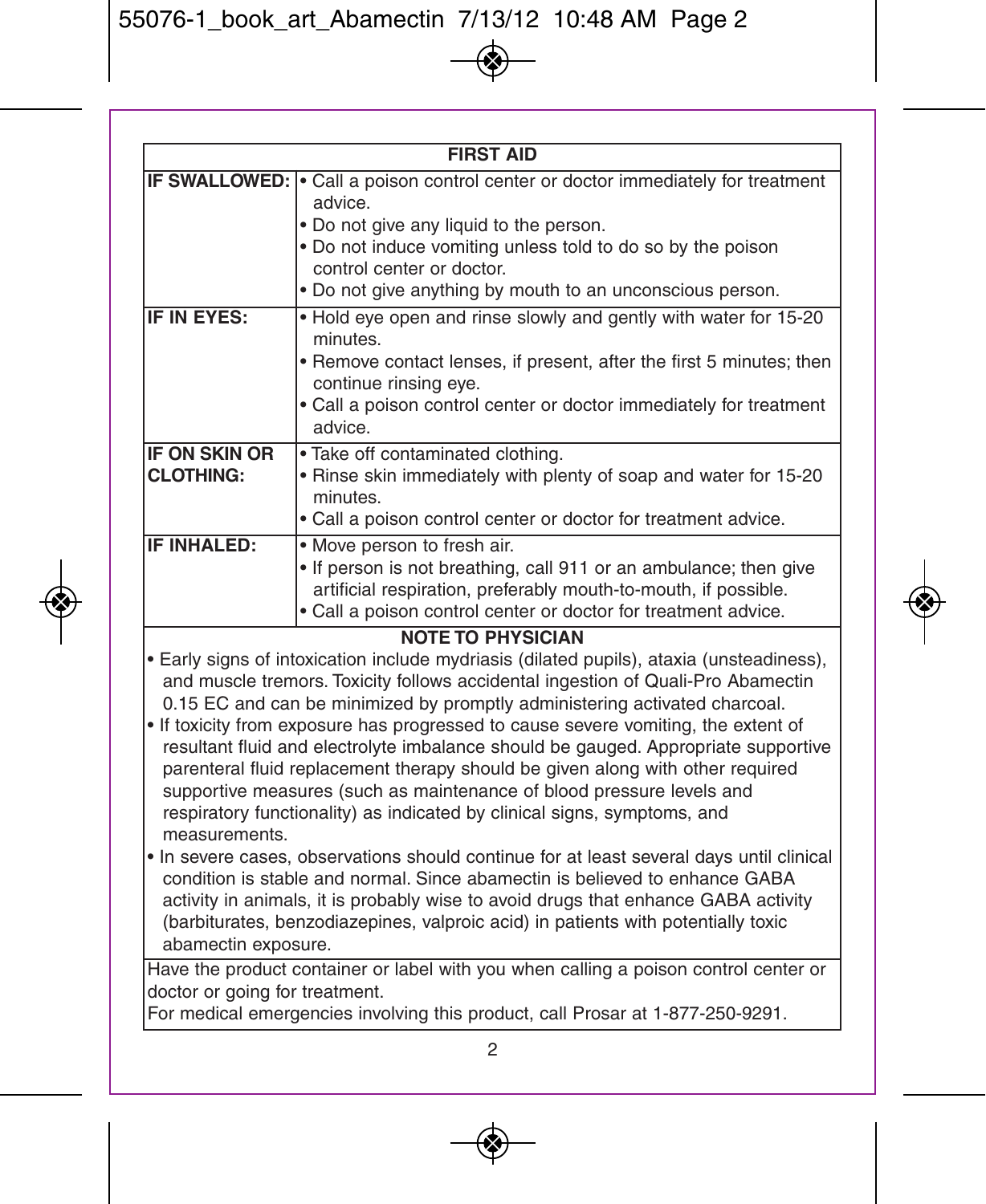#### **PRECAUTIONARY STATEMENTS HAZARDS TO HUMANS AND DOMESTIC ANIMALS**

**WARNING**: May be fatal if swallowed. Causes substantial but temporary eye injury. Do not get in eyes. Harmful if absorbed through skin or inhaled. Avoid contact with skin or clothing. Avoid breathing spray mist. Wash thoroughly with soap and water after handling and before eating, drinking, chewing gum, or using tobacco. Remove and wash contaminated clothing before reuse.

#### **PERSONAL PROTECTIVE EQUIPMENT (PPE)**

Some materials that are chemical resistant to this product are listed below. For more options, follow the instructions for Category B on an EPA chemical resistance category selection chart.

#### **Applicators and other handlers must wear:**

- Coveralls over short-sleeved shirt and short pants.
- Chemical-resistant gloves such as barrier laminate or butyl rubber ≥ 14 mils.
- Chemical-resistant footwear plus socks.
- Protective eyewear.
- Chemical-resistant headgear for overhead exposure.
- Chemical-resistant apron when cleaning equipment, mixing, or loading.
- For shadehouse and greenhouse uses, applicators and other handlers must wear a dust/mist filtering respirator (MSHA/NIOSH approval prefix number TC-21C or a NIOSH-approved respirator with any R, P, or HE filter).

Discard clothing and other absorbent materials that have been drenched or heavily contaminated with this product's concentrate. Do not reuse them. Follow manufacturer's instructions for cleaning/maintaining PPE. If no such instructions for washables, use detergent and hot water. Keep and wash PPE separately from other laundry.

#### **User Safety Recommendations**

#### **Users Should:**

- Wash hands before eating, drinking, chewing gum, using tobacco, or using the toilet.
- Remove clothing immediately if pesticide gets inside. Then wash thoroughly and put on clean clothing.

#### **ENVIRONMENTAL HAZARDS**

This pesticide is toxic to fish and wildlife. Do not apply directly to water, to areas where surface water is present, or to intertidal areas below the mean high water mark. Do not contaminate water when disposing of equipment washwater or rinsate. This product is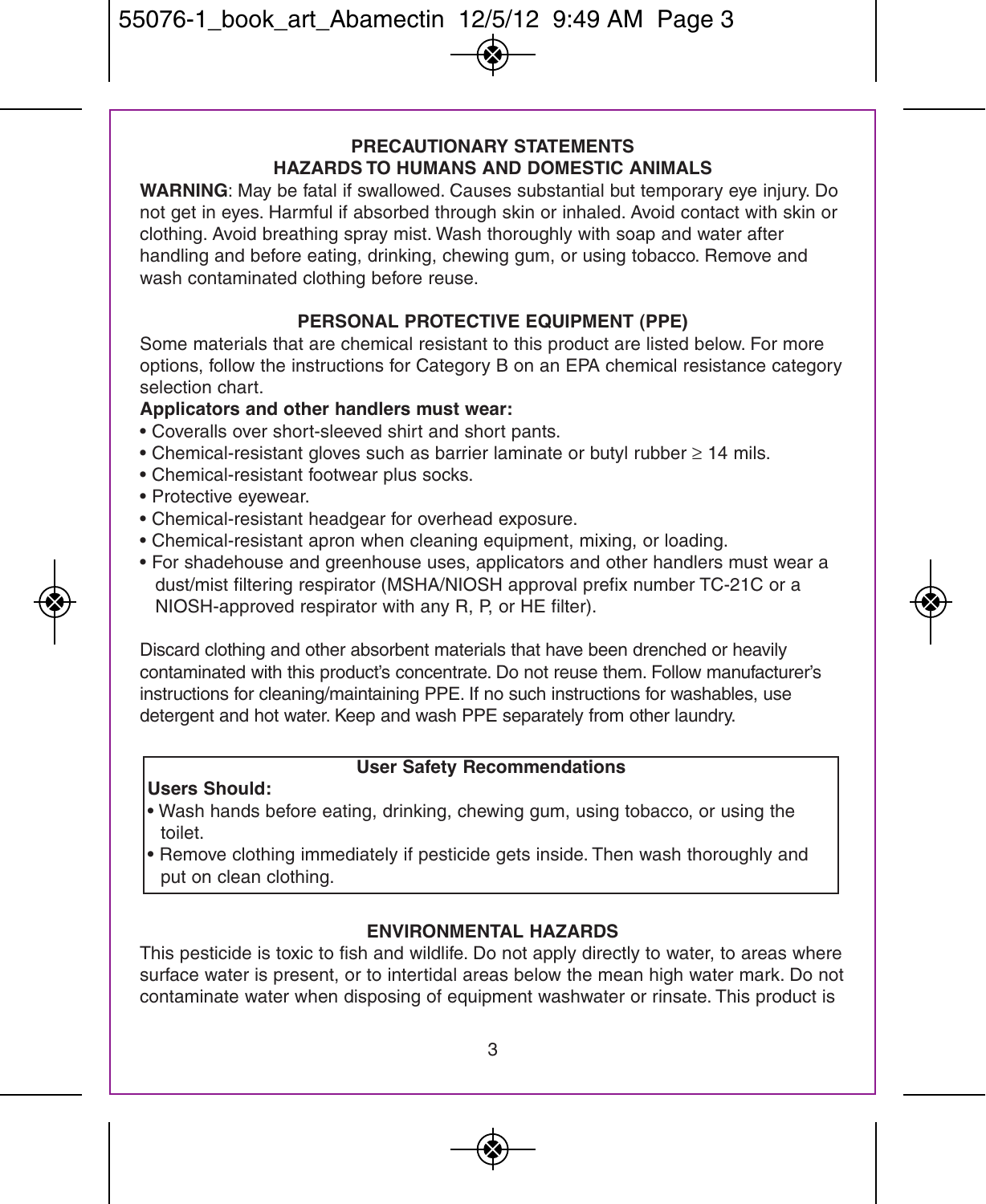highly toxic to bees exposed to direct treatment or residues on blooming crops or weeds. Do not apply this product or allow it to drift to blooming crops or weeds if bees are visiting the treatment area.

Use of this product may pose a risk to threatened and endangered species of fish, amphibians, crustaceans (including freshwater shrimp), and insects. All use of this product in the state of California should comply with the recommendations of the California Endangered Species Project. Before using this product in California, consult with your county agriculture commissioner to determine use limitations that apply in your area.

This product may impact surface water quality due to runoff of rain water. This is especially true for poorly draining soils and soils with shallow ground water. This product is classified as having a medium potential for reaching both surface water and aquatic sediment via runoff for several weeks to months after application. A level, wellmaintained vegetative buffer strip between areas to which this product is applied and surface water such as ponds, streams, and springs will reduce the potential loading of abamectin from runoff water and sediment. Runoff of this product will be reduced by avoiding applications when rainfall is forecasted to occur within 48 hours.

#### **PHYSICAL OR CHEMICAL HAZARDS**

Do not use or store near heat or open flame.

**Attention:** This product contains a chemical known to the State of California to cause birth defects or other reproductive harm.

### **DIRECTIONS FOR USE**

It is a violation of federal law to use this product in a manner inconsistent with its labeling. Do not apply Quali-Pro Abamectin 0.15 EC through any type of irrigation system. Do not apply this product in a way that will contact workers or other persons, either directly or through drift. Only protected handlers may be in the area during application. For any requirements specific to your State or Tribe, consult the agency responsible for pesticide regulation.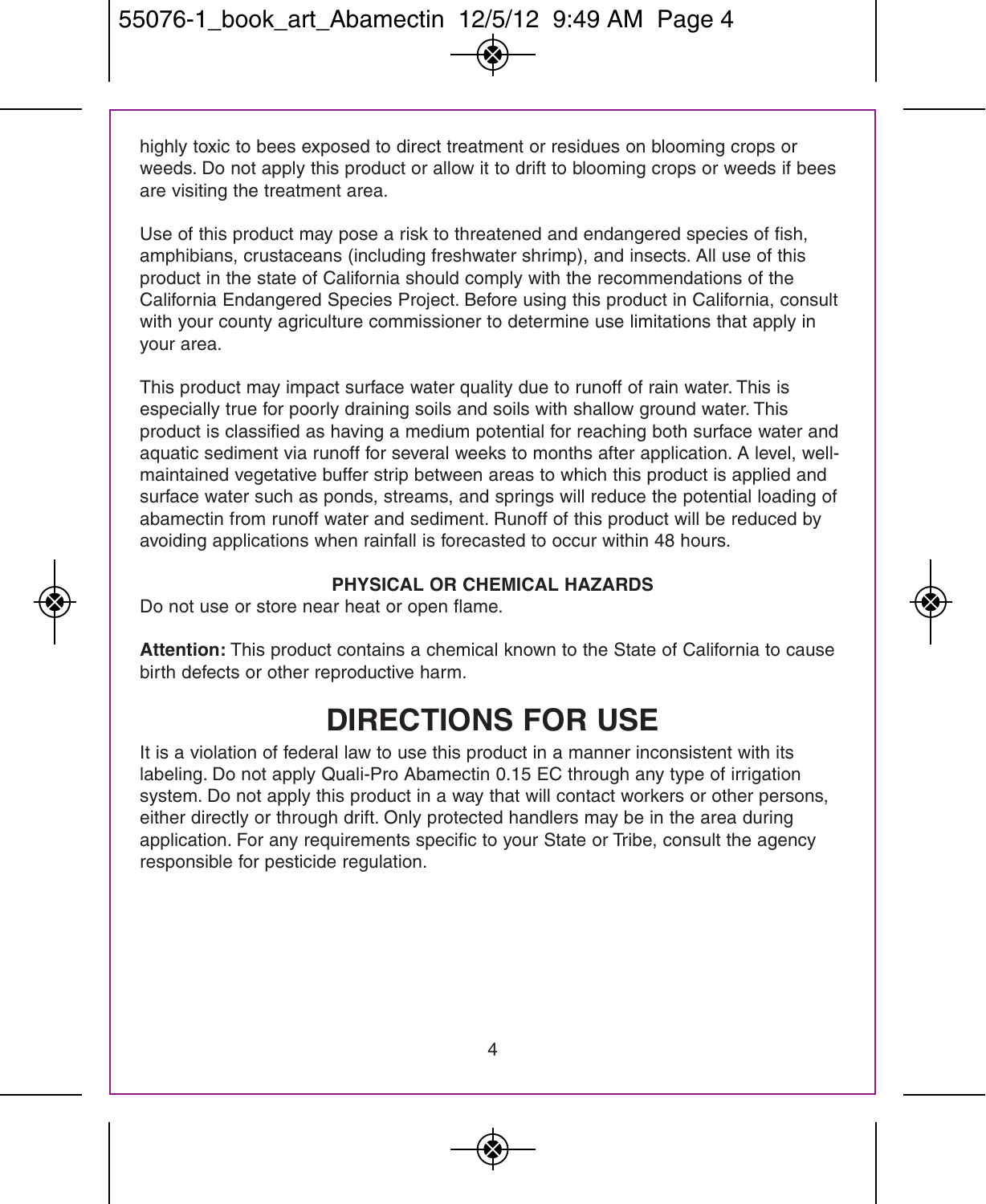#### **AGRICULTURAL USE REQUIREMENTS**

Use this product only in accordance with its labeling and with the Worker Protection Standard, 40 CFR Part 170. This Standard contains requirements for the protection of agricultural workers on farms, forests, nurseries, and greenhouses, and handlers of agricultural pesticides. It contains requirements for training, decontamination, notification, and emergency assistance. It also contains specific instructions and exceptions pertaining to the statements on this label about personal protective equipment (PPE) and restricted-entry interval. The requirements in this box only apply to uses of this product that are covered by the Worker Protection Standard.

#### **Do not enter or allow worker entry into treated areas during the restrictedentry interval (REI) of 12 hours.**

#### **Personal Protective Equipment (PPE)**

PPE required for early entry to treated areas that is permitted under the Worker Protection Standard and that involves contact with anything that has been treated such as plants, soil, or water is:

- Coveralls over short-sleeved shirt and short pants.
- Chemical-resistant gloves such as barrier laminate or butyl rubber ≥ 14 mils.
- Chemical-resistant footwear plus socks.
- Protective eyewear.
- Chemical-resistant headgear for overhead exposure.

#### **NON-AGRICULTURAL USE REQUIREMENTS**

The requirements in this box apply to uses of this product that are NOT within the scope of the Worker Protection Standard (WPS) for agricultural pesticides (40 CFR Part 170). The WPS applies when this product is used to produce agricultural plants on farms, forests, nurseries, or greenhouses.

#### **Do not re-enter treated areas until sprays have dried.**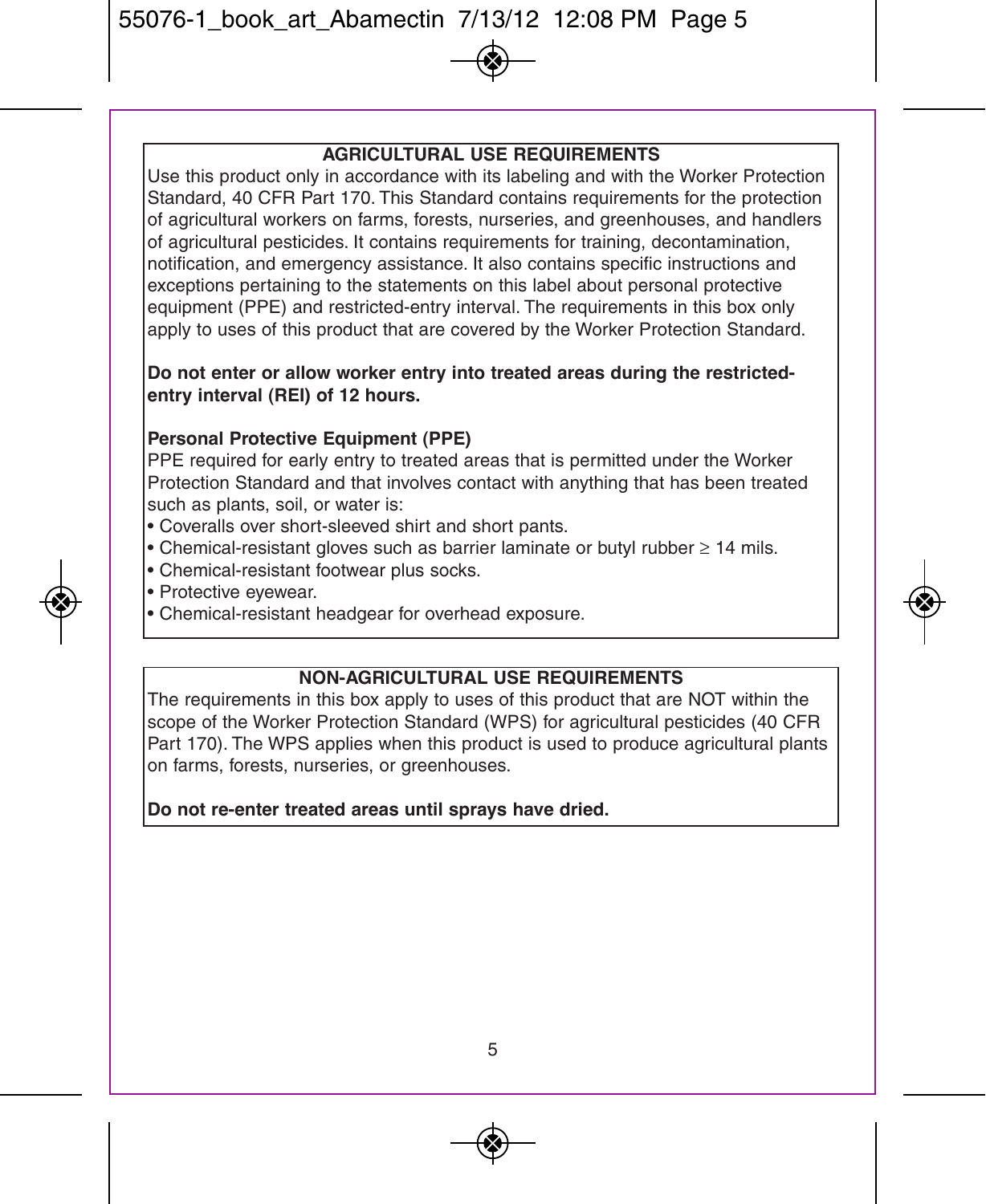#### **For Use on Greenhouse-, Shadehouse-, and Field-Grown Ornamentals; Foliage Plants; Christmas Trees; and other Woody Ornamentals.**

Quali-Pro Abamectin 0.15 EC is an emulsifiable concentrate containing 0.15 lb. abamectin per gallon. When mixed with water according to the directions for use, Quali-Pro Abamectin 0.15 EC will control mites and leafminers and suppress thrips, aphids, and whiteflies on the following ornamental plants: Greenhouse-, shadehouse- and fieldgrown ornamentals; foliage plants; Christmas trees; and other woody ornamentals.

To control mites, apply Quali-Pro Abamectin 0.15 EC when mites initially appear; then repeat as needed to maintain control. To control leafminers, apply Quali-Pro Abamectin 0.15 EC and repeat every 7 days or as needed to maintain control.

To suppress whiteflies, thrips, and aphids, apply Quali-Pro Abamectin 0.15 EC when the young/immature stages of these pests are first seen; then repeat once per week for 2-3 weeks. Then rotate to other registered insecticides having a different mode of action for a minimum of 2-3 weeks before reverting to Quali-Pro Abamectin 0.15 EC. Please see the **Resistance Management** section of this label for additional information regarding rotating products. **Note**: For Quali-Pro Abamectin 0.15 EC to kill aphids, whiteflies, and thrips, it must come in direct contact with the pests.

To obtain uniform coverage, mix Quali-Pro Abamectin 0.15 EC with sufficient water and apply as a foliar spray. Residual control of pests can be improved on field-grown woody ornamentals, Christmas trees, and landscape plants by adding a Horticultural Spray Oil (not dormant oil) at 2-4 qts/100 gals. finished spray (equivalent to 0.5-1.0% of spray volume). To maintain control, repeat application of Quali-Pro Abamectin 0.15 EC as necessary, but not sooner than 7 days after previous application. Some plants are sensitive to oils. Therefore, unless prior experience has shown plant safety, the user should apply a Quali-Pro Abamectin 0.15 EC plus Horticultural Spray Oil mixture on a small number of plants and observe them for two weeks. If no plant damage is observed, then spray the remaining plants. Excessively warm or cold temperatures following treatment in combination with oils could increase the chances of plant damage. Read and follow label directions for both Quali-Pro Abamectin 0.15 EC and any Horticultural Spray Oil product to be used, and do not exceed the maximum rates detailed on either label.

Do not apply Quali-Pro Abamectin 0.15 EC in quantities less than 8 fl. oz. per acre or more than 16 fl. oz. per acre per application. Use a sufficient quantity of water to obtain thorough coverage on foliage. Review the **Resistance Management** and **Restrictions** sections (below) for additional guidance.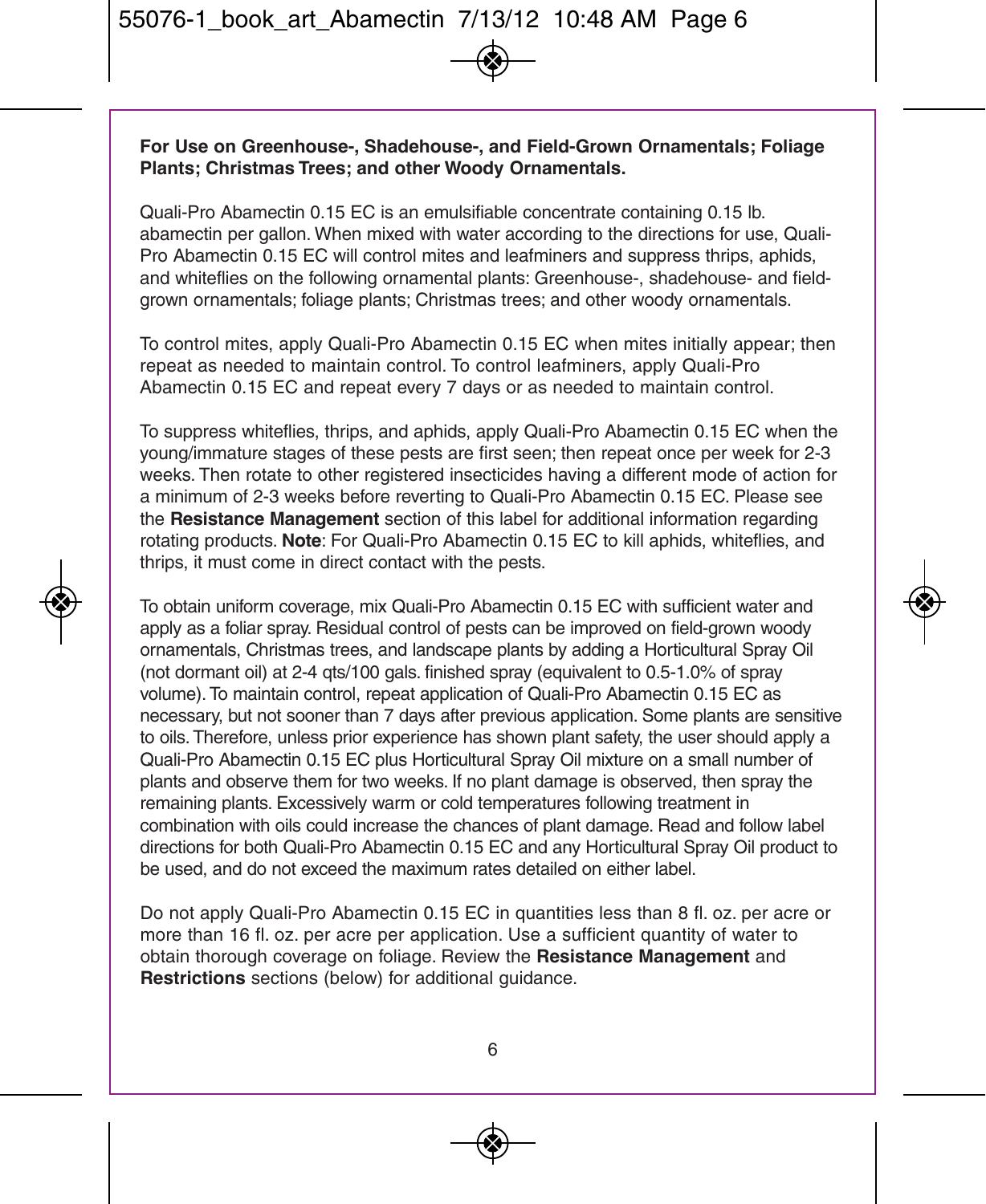| Greenhouse-, Shadehouse-, and Field-Grown Ornamentals; Foliage Plants;<br>Christmas Trees; and other Woody Ornamentals                                                                                                  |                                                                             |                                                                                                                                     |  |  |
|-------------------------------------------------------------------------------------------------------------------------------------------------------------------------------------------------------------------------|-----------------------------------------------------------------------------|-------------------------------------------------------------------------------------------------------------------------------------|--|--|
| <b>Pests</b>                                                                                                                                                                                                            | Amount of<br>Quali-Pro<br>Abamectin 0.15 EC<br>fl. oz./100 gallons<br>water | <b>Notes</b>                                                                                                                        |  |  |
| Mites: European Red Mite<br>Two-spotted Spider Mite<br>Carmine Spider Mite<br>Southern Red Mite<br>Spruce Spider Mite<br>Tarsonemid Mites:<br>Cyclamen and Broad Mites<br>Eriophyid Mites:<br><b>Rust and Bud Mites</b> | 4 <sup>a</sup>                                                              | For tarsonemid mites, mul-<br>tiple applications to newly<br>developing tissue may be<br>needed to maintain effec-<br>tive control. |  |  |
| Boxwood Leafminer                                                                                                                                                                                                       | 8                                                                           | To control mining larvae,<br>apply when adults begin to<br>lay eggs onto new foliage.                                               |  |  |
| Liriomyza Leafminers                                                                                                                                                                                                    | R <sub>b</sub>                                                              | Repeat at intervals of 7<br>days or as needed to main-<br>tain effective control.                                                   |  |  |
| Aphids, Thrips, and Whiteflies                                                                                                                                                                                          | 8                                                                           | Spray must contact young<br>immatures.                                                                                              |  |  |

a For example, apply in 200 – 400 gallons of water per acre. If water volume is less than 200 gals., use a minimum of 8 fl. oz. per acre. If water volume of 400 gals. or more per acre is required for sufficient plant coverage, apply at the maximum rate of 16 fl. oz. per acre. Another example: If a volume of 650 gals. of water is necessary, use 2.5 fl. oz. per 100 gals.

b For example, apply in 100-200 gals. of water per acre. If water volume is less than 100 gals., use at least 8 fl. oz. per acre. If water volume of 200 gals. or more per acre is required for sufficient plant coverage, apply the maximum rate of 16 fl. oz. per acre. Another example: If 400 gals, of water is necessary, apply 4 fl. oz. per 100 gals.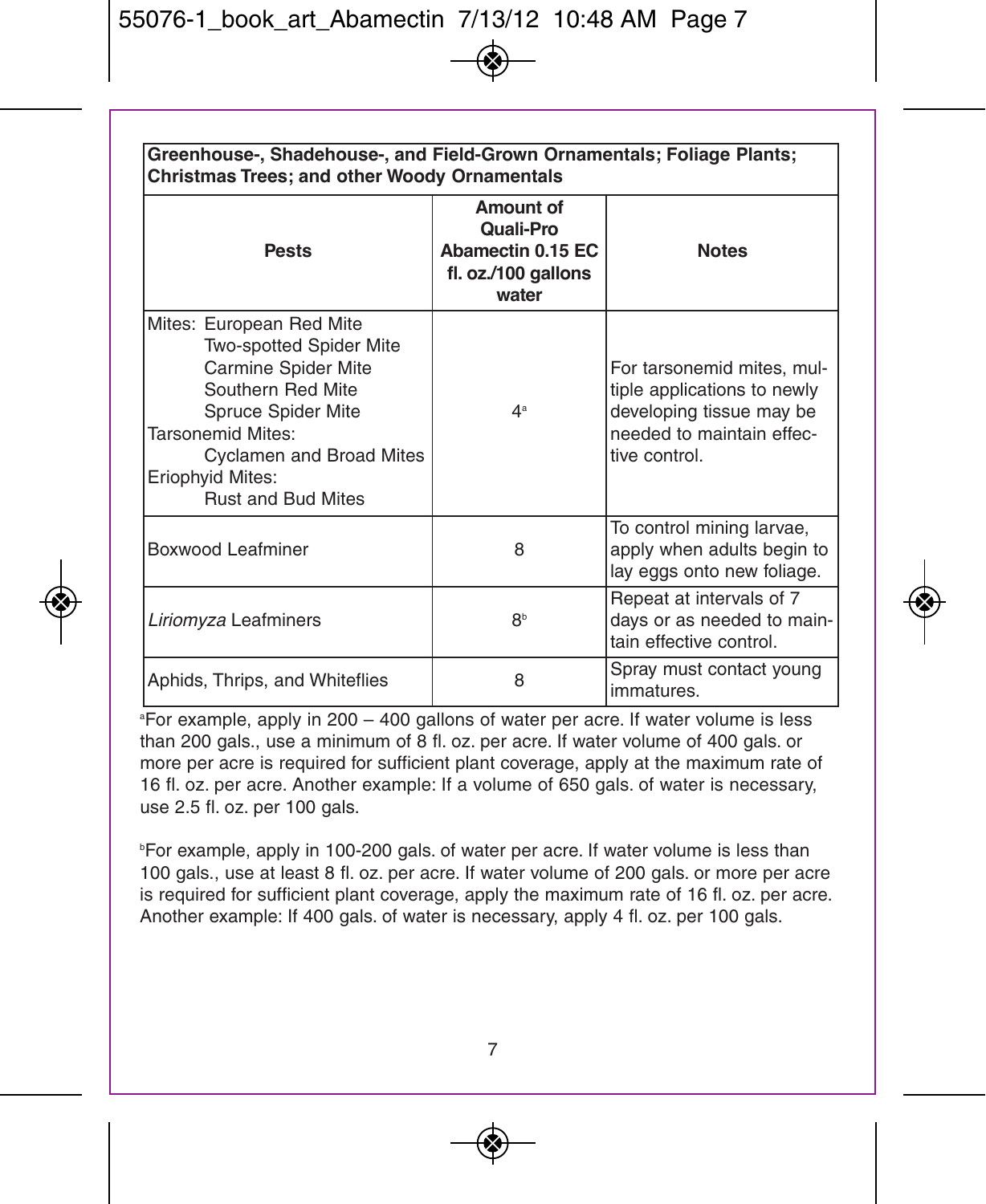#### **Use Restrictions**

- Do not apply by air.
- Do not use Quali-Pro Abamectin 0.15 EC for suppressing thrips, whiteflies, and aphids on gerbera, chrysanthemums, and roses which are primary hosts of Liriomyza leafminers and mites controlled by Quali-Pro Abamectin 0.15 EC. Additional applications of Quali-Pro Abamectin 0.15 EC on these plants will increase the selection pressure on mites and *Liriomyza* leafminers which could produce greater pest tolerance (resistance) to Quali-Pro Abamectin 0.15 EC.
- Do not use Quali-Pro Abamectin 0.15 EC in citrus nurseries.
- Do not use Quali-Pro Abamectin 0.15 EC on ferns or Shasta Daisy since phytotoxicity may occur on certain species of ferns (e.g., Adiantum spp.) and Shasta Daisy (L. eucanthemum spp.).
- Do not apply through any type of irrigation system.

Quali-Pro Abamectin 0.15 EC is non-phytotoxic on a wide range of ornamental plants. However, since all combinations or sequences of pesticide sprays including surfactants and adjuvants have not been tested, it is recommended that a small area be sprayed first to make certain that no phytotoxicity occurs.

#### **Resistance Management**

To minimize potential development of pest resistance to abamectin, use of resistance management strategies is imperative, especially when applying Quali-Pro Abamectin 0.15 EC to ornamental plants that are hosts of pests on this label that have multiple generations per crop or per year. Examples of resistance management may include but are not limited to the following: use of various cultural practices, nonchemical alternatives (such as beneficial arthropods), rotating susceptible and nonsusceptible plants, rotating pesticides with different modes of action, avoiding use of the same product on successive pest generations, and using labeled rates at specified spray intervals. Consult your State Cooperative Extension Service to obtain additional information regarding the implementation of these or other resistance management strategies.

For managing susceptibility in Liriomyza leafminers, apply Quali-Pro Abamectin 0.15 EC no more than three times; then apply a registered alternative product with a different mode of action for no more than three times before rotating back to Quali-Pro Abamectin 0.15 EC or another alternative product. Product rotation intervals should be based on the generation time of Liriomyza leafminers to avoid applying Quali-Pro Abamectin 0.15 EC to successive generations.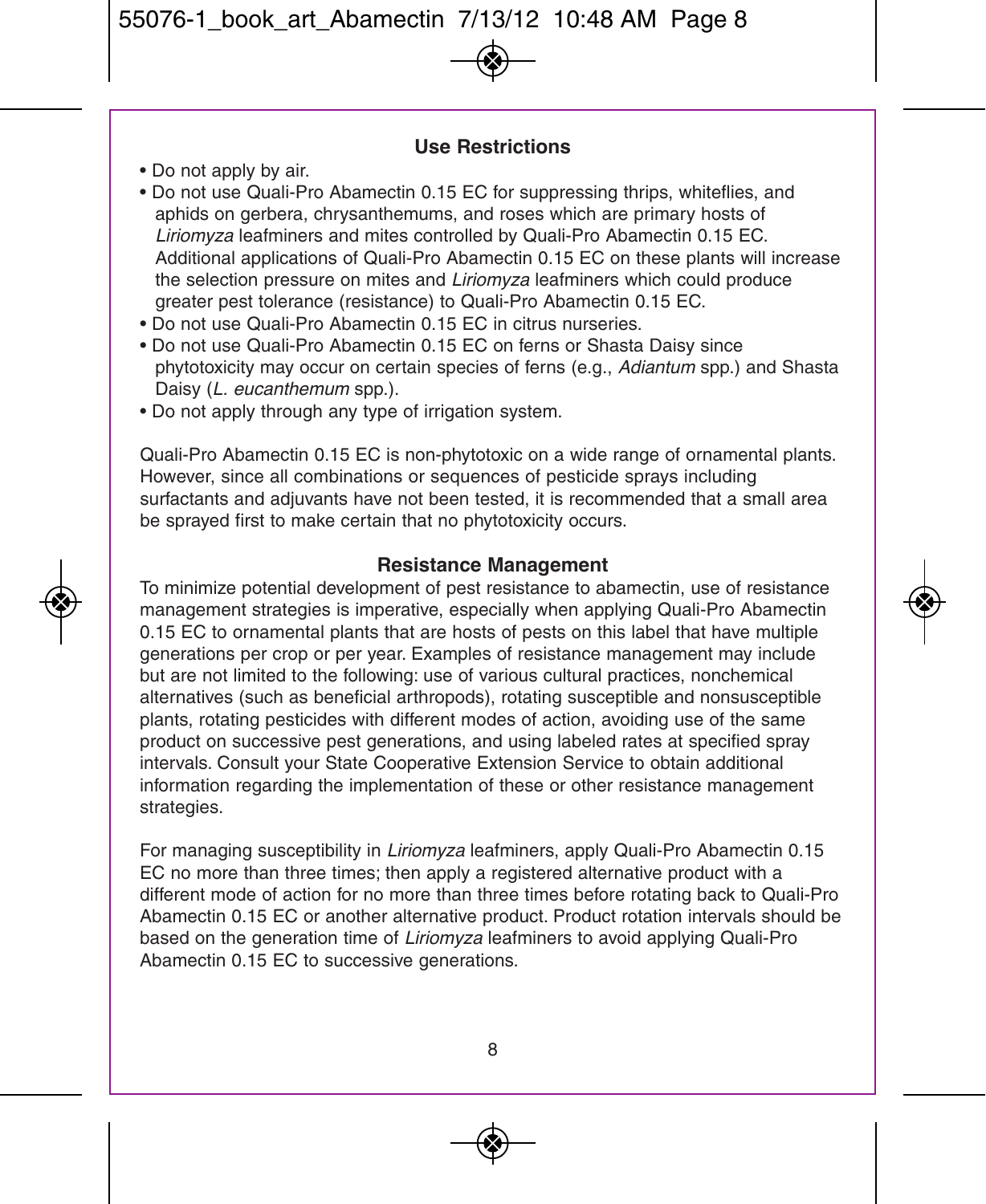### **STORAGE AND DISPOSAL**

Do not contaminate water, food, or feed by storage or disposal. Open dumping is prohibited. Do not reuse empty container.

**PESTICIDE STORAGE:** Store in a tightly closed container in a cool, dry place. **PESTICIDE DISPOSAL:** Wastes resulting from the use of this product may be disposed of on site or at an approved waste disposal facility.

#### **CONTAINER HANDLING:**

**Nonrefillable Container (five gallons or less):** Nonrefillable container. Do not reuse or refill this container. Offer for recycling, if available. Clean container promptly after emptying. Triple rinse as follows: Empty the remaining contents into application equipment or a mix tank and drain for 10 seconds after the flow begins to drip. Fill the container ¼ full with water and recap. Shake for 10 seconds. Pour rinsate into application equipment or a mix tank or store rinsate for later use or disposal. Drain for 10 seconds after the flow begins to drip. Repeat this procedure two more times. Dispose of in an incinerator or landfill approved for pesticide containers.

**IMPORTANT**: Read the information below before using this product. If the terms are not acceptable, you should return the unopened product container immediately for a complete refund.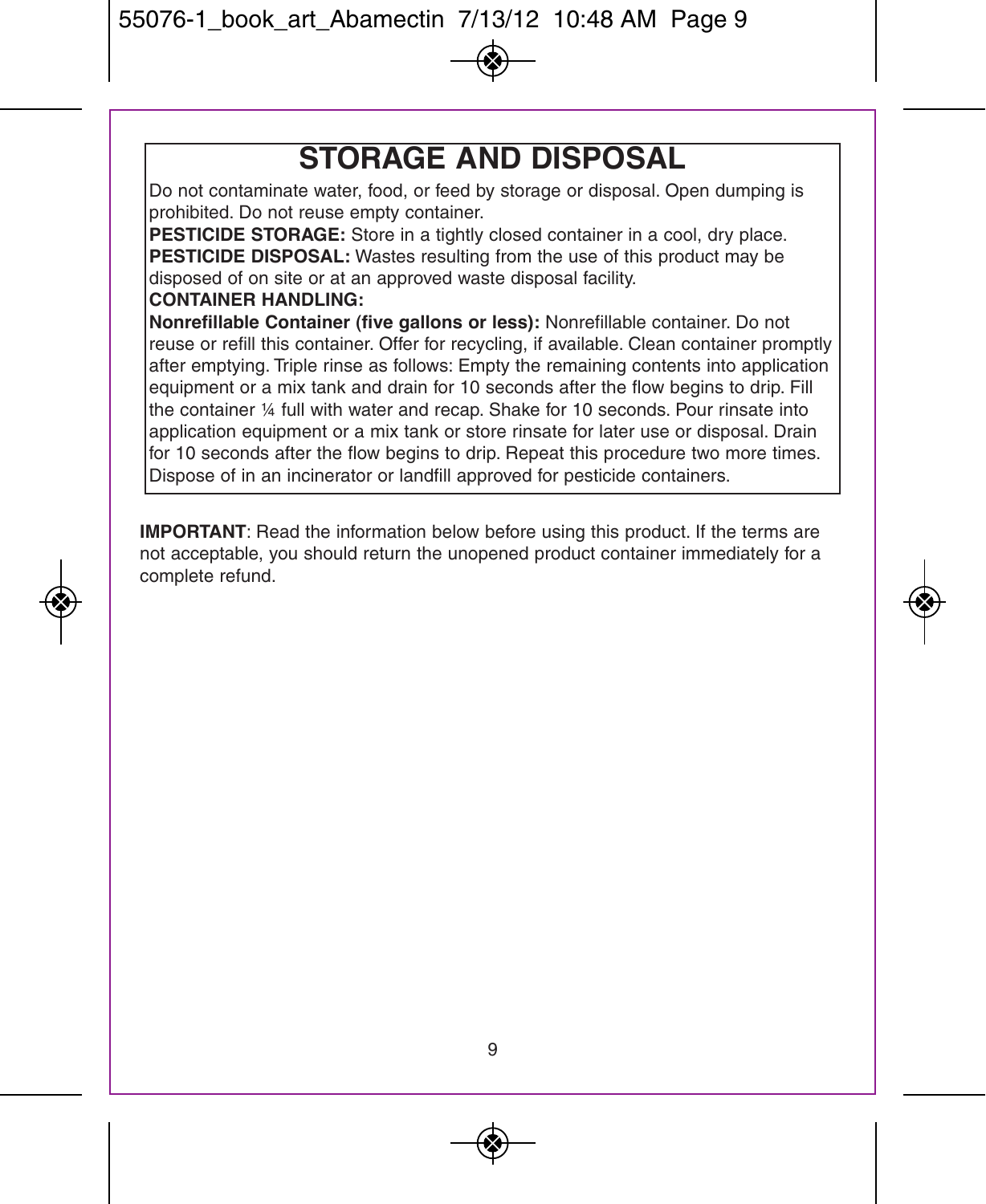#### **LIMITATION OF WARRANTY AND LIABILITY**

Read the entire directions for use, conditions of warranties and limitations of liability before using this product. If terms are not acceptable, return the unopened product container at once. By using this product, user or buyer accepts the following **CONDITIONS, DISCLAIMER OF WARRANTIES** and **LIMITATIONS OF LIABILITY**. **CONDITIONS:** The directions for use of this product are believed to be adequate and must be followed carefully. However, it is impossible to eliminate all risks associated with the use of this product. Crop injury, ineffectiveness, or other unintended consequences may result because of such factors as weather conditions, presence of other materials, or the manner of use or application, all of which are beyond the control of Makhteshim Agan of North America, Inc. All such risks shall be assumed by the user or buyer.

**DISCLAIMER OF WARRANTIES:** To the extent consistent with applicable law, Makhteshim Agan of North America, Inc. makes no other warranties, express or implied, of merchantability or of fitness for a particular purpose or otherwise, that extend beyond the statements made on this label. No agent of Makhteshim Agan of North America, Inc. is authorized to make any warranties beyond those contained herein or to modify the warranties contained herein. To the extent consistent with applicable law, Makhteshim Agan of North America, Inc. disclaims any liability whatsoever for special, incidental or consequential damages resulting from the use or handling of this product.

**LIMITATIONS OF LIABILITY:** To the extent consistent with applicable law, the exclusive remedy of the user or buyer for any and all losses, injuries or damages resulting from the use or handling of this product, whether in contract, warranty, tort, negligence, strict liability or otherwise, shall not exceed the purchase price paid or at Makhteshim Agan of North America, Inc.'s election, the replacement of product.

Quali-Pro is a registered trademark of Makhteshim Agan of North America, Inc.